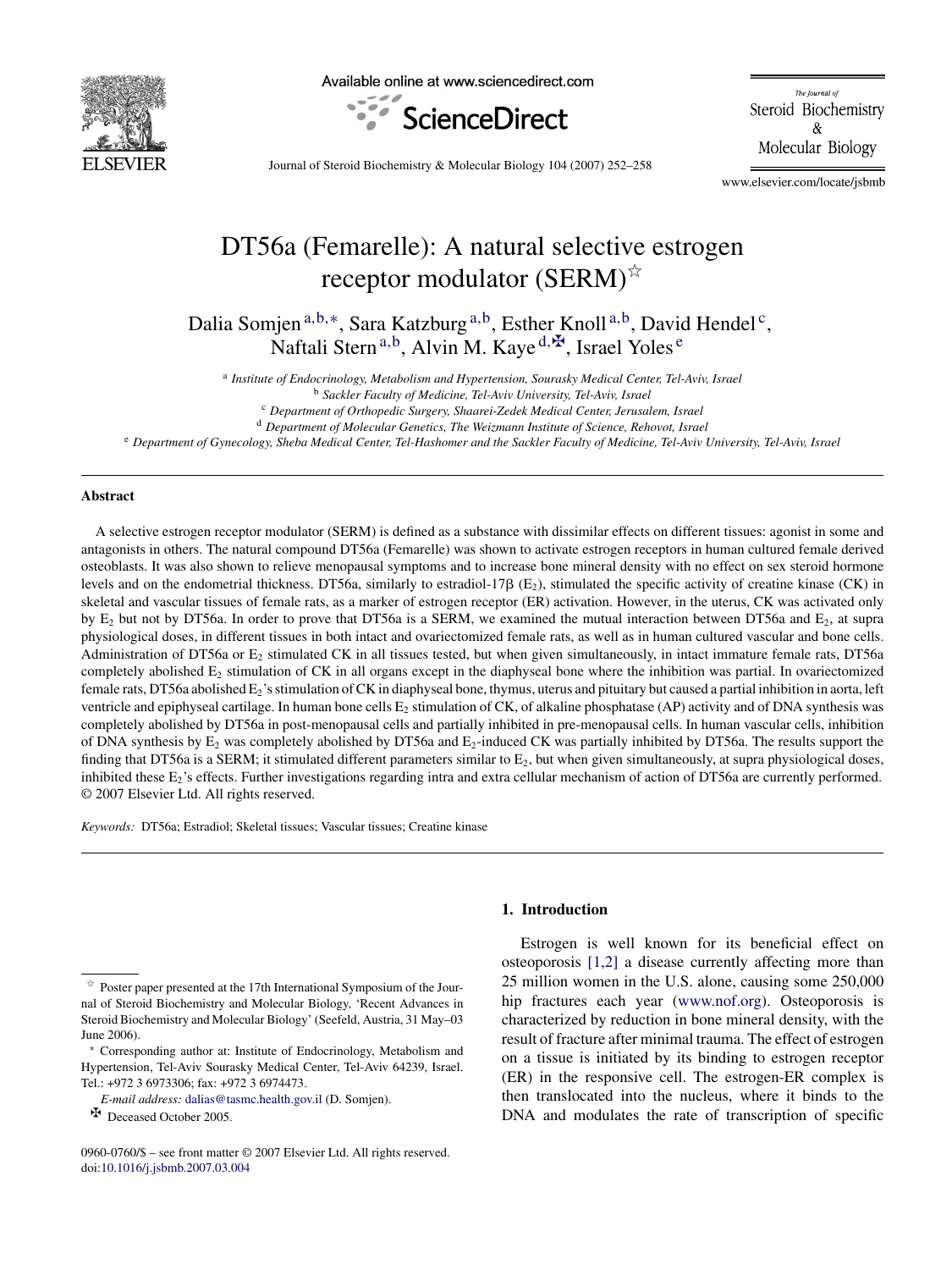genes. Two ERs have been identified,  $ER\alpha$  and  $ER\beta$ , which differ in their structure and tissue distribution [\[3\]](#page-5-0) and their biological effect [\[4\].](#page-5-0) The two key factors that control tissue selectivity for the estrogen are the structure of its receptor(s) and its interaction with co-regulators [\[5,6\].](#page-5-0) However, estrogen can also have non-desired effects that contribute to the development and growth of estrogen-dependent tumors, such as breast cancer [\[7\].](#page-5-0) These ominous side effects led to extensive research aimed at finding compounds with beneficial estrogenic effects on selected sites, such as bone and the cardiovascular system [\[8,9\]](#page-5-0) without the harmful side effects. This group is called SERM's: selective ER modulators [\[10,11\].](#page-5-0)

SERMs function as estrogen agonists in some tissues and as antagonists in others. For example, the SERM tamoxifen acts as an antagonist of estrogen in breast tissue and is therefore used for the treatment of breast cancer, whereas in bone it acts as an estrogen agonist [\[12,13\].](#page-5-0) Raloxifene functions as an estrogen agonist in skeletal tissues and in the cardiovascular system but not in the uterus. Some of the SERMs act also as antagonists in the presence of estrogen in skeletal or vascular tissues and in the uterus as well as breast cancer cells in vitro [\[14,15\].](#page-5-0) We used the induction of the brain isozyme creatine kinase specific activity (CK) as a response marker of estrogenic activity since estrogens, both in vivo and in vitro in tissues and in cells containing active ER (S) [\[16–20\],](#page-5-0) stimulate CK.

DT56a (Tofupill/Femarelle, Se-cure Pharmaceuticals, Dalton, Israel) is a unique enzymatic isolate of soybeans. DT56a has been shown to increase bone mineral density in post-menopausal women [\[21\]](#page-6-0) and to relieve vasomotor symptoms with no effect on sex hormone levels or endometrial thickness [\[22\].](#page-6-0) The selective receptor modulation of DT56a was shown in previous studies: rats were fed for 4 days with estrogen or DT56a. Both compounds induced CK activity in the different skeletal [\[23\]](#page-6-0) and vascular tissues [\[24\].](#page-6-0) On the other hand, DT56a did not activate CK in the uterus while estrogen caused a marked CK activation [\[23\]. T](#page-6-0)he selective estrogen receptor modulator (SERM) raloxifene blocked the stimulation of CK by both DT56a and  $E_2$  in all tissues tested, pointing towards a common receptor(s) mechanism of action [\[23,24\]. D](#page-6-0)T56a also stimulated CK and other parameters in cultured bone cells [\[25\].](#page-6-0)

Ovariectomized (OVX) female rats were previously described as a model for testing post-menopausal changes [\[26,27\].](#page-6-0) The phenomenon of mutual annihilation of action between estradiol-17 $\beta$  (E<sub>2</sub>) and a selective estrogen receptor modulator such as tamoxifen, tamoxifen methiodide or raloxifene, was previously described in pre pubertal female rat skeletal tissues in culture [\[28\].](#page-6-0) This study showed that compounds that activate ER alone, when given together, antagonized each other activity [\[28,29\].](#page-6-0)

In the present study, we examined the interaction between DT56a and  $E_2$  when given separately and simultaneously to immature or OVX female rats, and in cultured human vascular and osteoblasts from females either pre- or post-menopausal.

## **2. Materials and methods**

## *2.1. Reagents*

All reagents were of analytical grade.  $E_2$  was purchased from Sigma (St. Louis, MO). DT56a was provided by Se-cure Pharmaceuticals (Dalton, Israel).

## *2.2. Animals*

Immature female Wistar rats, weighing about 60 g, were used as intact or were ovariectomized at the age of 25 days. Treatments were administered starting 2 weeks after surgery. The rats were housed in air-conditioned quarters with light from 5:00 to 19:00 h and were exposed to food and water ad libidum. All experiments were carried out according to the regulations of the Committee on Experimental Animals of the Tel-Aviv Sourasky Medical Center.

## *2.3. Cell cultures*

#### *2.3.1. Human cultured female osteoblasts (hObs)*

Human female bone cells from pre- and post-menopausal women were prepared from bone explants, by a nonenzymatic method as described previously in Ref. [\[20\].](#page-6-0) Samples of the trabecular surface of the iliac crest or long bones were cut into  $1 \text{ mm}^3$  pieces and repeatedly washed with phosphate-buffered saline to remove blood components. The explants were incubated in DMEM medium without calcium (to avoid fibroblastic growth) containing 10% fetal calf serum (FCS) and antibiotics. First passage cells were seeded at a density of  $3 \times 10^5$  cells/35 mm tissue culture dish, in phenol red-free DMEM with 10% charcoal stripped FCS, and incubated at 37 $\degree$ C in 5% CO<sub>2</sub>.

## *2.3.2. Human umbilical artery smooth muscle cells (VSMC)*

Human umbilical artery vascular smooth muscle cells were prepared as previously described with minor modifications in Ref. [\[19\]. C](#page-6-0)ells were used only at passages 1–3 when expression of smooth muscle actin was clearly demonstrable.

## *2.4. Creatine kinase extraction and assay*

#### *2.4.1. Rat organs*

Changes in the specific activity of CK in epiphyseal cartilage (Ep), diaphyseal bone (Di), aorta (Ao), left ventricle of the heart (Lv), pituitary (Pi), thymus (Thy) and uterus (Ut), induced by a single intraperitoneal injection  $(i.p.)$  of  $E_2$ or DT56a (dissolved in 0.1% ethanol in saline, for both) or both, were assayed in ovariectomized female rats, 2 weeks after surgery, or in 25-day-old immature female rats  $(n=5)$ per group for each experiment). Matched control rats (*n* = 5) were injected with 0.05% ethanol in phosphate-buffered saline (PBS).  $E_2$  was injected at  $5 \mu g$  for immature and 10  $\mu$ g for ovariectomized female rats [\[17,24,27\]. D](#page-5-0)T56a was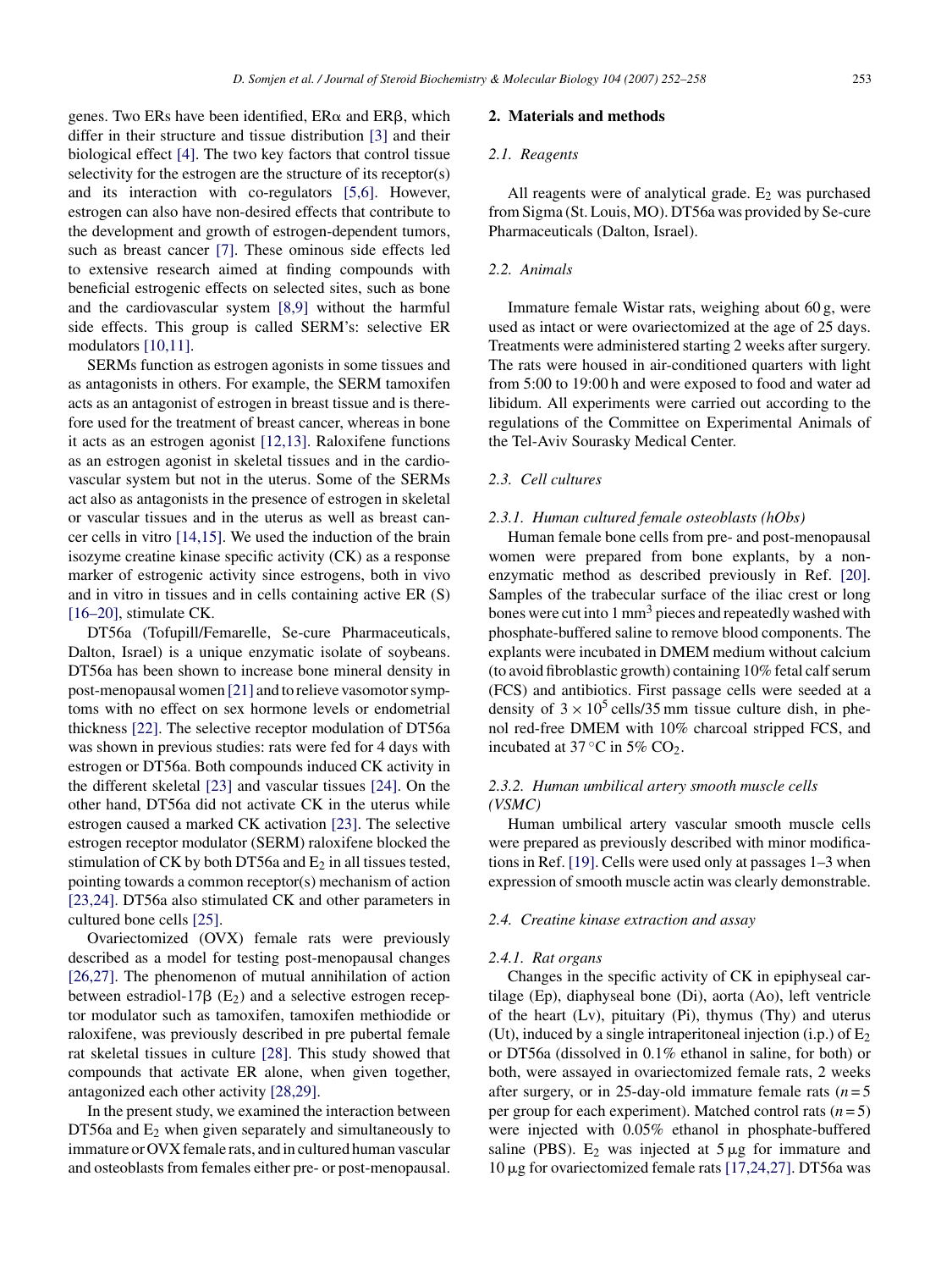<span id="page-2-0"></span>injected at  $1600 \mu$ g for immature and  $3200 \mu$ g for ovariectomized female rats. These concentrations were found to be the optimal in dose response experiments [\[23–24\].](#page-6-0) Rats were sacrificed 24 h after the injection. The organs examined were removed and stored at −20 ◦C until processed for assay of creatine kinase activity as described previously in Ref. [\[17\].](#page-5-0) Organs were homogenized in buffer. Supernatant extracts were obtained by centrifugation of the homogenates at  $14,000 \times g$  for 5 min at  $4^\circ$ C in an Eppendorf micro-centrifuge. CK was determined by a coupled spectrophotometric assay. Protein was determined by Coomasie brilliant blue dye binding using bovine serum albumin as the standard [\[17\].](#page-5-0)

## *2.4.2. Human cultured cells*

*2.4.2.1. Human cultured female osteoblasts.* Cells were treated for 24 h with the various agents as specified, scraped off and homogenized by freezing and thawing three times in an extraction buffer, as previously described in Ref. [\[20\]. S](#page-6-0)upernatant extracts were obtained by centrifugation of homogenates at  $14,000 \times g$  for 5 min at  $4^{\circ}$ C in an Eppendorf micro-centrifuge. CK was assayed by a coupled spectrophotometric assay, as previously described in Ref. [\[20\].](#page-6-0) Protein was determined by Coomasie brilliant blue dye binding, using bovine serum albumin as the standard.

*2.4.2.2. Human umbilical artery smooth muscle cells.* Cells were treated for 24 h with the various hormones, protein extraction and assessment of CK activity were carried out according to our previously described protocols in Ref. [\[19\].](#page-6-0) Protein was determined by Coomasie brilliant blue dye binding, using bovine serum albumin as the standard.

## *2.5. Alkaline phosphatase extraction and assay*

#### *2.5.1. Human cultured female osteoblasts*

After treatment with the different agents, cells were collected and homogenized by freezing and thawing three times in cold PBS and the soluble ALP was obtained by centrifugation at  $14,000 \times g$  [\[25\].](#page-6-0) Enzyme activity was assayed in an ELISA reader, measuring the hydrolysis of *p-*nitro phenyl phosphate at  $37^{\circ}$ C in a buffer containing 2 mM MgCl<sub>2</sub> and 100 mM 2-amino 2-methyl isopropanol at pH 10.3. The reaction was stopped with 1 M NaOH and the extracts were analyzed at 410 nm. Protein was determined by Coomasie brilliant blue dye binding, using bovine serum albumin as the standard. Enzyme specific activity was determined as  $OD \times 4.3$  per mg protein [\[25\].](#page-6-0)

# *2.6. DNA synthesis*

## *2.6.1. Human cultured female osteoblasts*

Cells were grown until sub confluence and then treated with various hormones or agents as indicated. Twenty-two hours following the exposure to these agents,  $[^{3}H]$  thymidine was added for 2 h. Cells were then treated with 10% ice-cold

trichloroacetic acid (TCA) for 5 min and washed twice with 5% TCA and then with cold ethanol. The cellular layer was dissolved in 0.3 ml of 0.3N NaOH, samples were aspirated and  $[3H]$  thymidine incorporation into DNA was determined [\[25\].](#page-6-0)

## *2.6.2. Human umbilical artery smooth muscle cells*

Cells were grown until sub confluence and then treated with various hormones or agents as indicated for 24 h. For the last 2 h,  $\left[\begin{array}{c}3\\1\end{array}\right]$  thymidine incorporation into DNA was determined as previously described by us in Ref. [\[19\].](#page-6-0) DT56a doses were given according to the dose-dependent curves from our previous studies [\[23\].](#page-6-0)

## *2.7. Statistical analysis*

Differences between the mean values obtained from the experimental and the control groups were evaluated by analysis of variance (ANOVA). A *P*-value less than 0.05 is considered significant.

# **3. Results**

# *3.1. The effect of DT56a on the stimulation of creatine kinase specific activity by a single injection of estradiol-17*β *into immature female rats*

Immature female rats were injected with  $E_2$  (5  $\mu$ g/rat), DT56a  $(1600 \mu g/rat)$  or both. CK was tested in: epiphyseal cartilage, diaphyseal bone and uterus (Fig. 1), aorta



Fig. 1. Creatine kinase activity stimulation by estradiol-17 $\beta$  (E<sub>2</sub>) (5 or  $10 \mu$ g) or DT56a (1300 or 3200  $\mu$ g) or both in epiphyseal cartilage (Ep), diaphyseal bone (Di) and in uterus (Ut) of immature female rats and ovariectomized rats (OVX), respectively. Results are means  $\pm$  S.E.M. of  $n = 5$  (15) assays from 3 independent experiments) and are expressed as the ratios between the specific activities of CK in the treated and control animals.  $*P<0.05$ ;  $*P<0.01$ ;  $**P<0.001$ . The basal activity of creatine kinase for immature rats was in Ep  $0.48 \pm 0.10$ , in Di  $0.62 \pm 0.03$  and in Ut  $1.57 \pm 0.03$  µmol/min/mg protein. In OVX animals: in Ep  $0.39 \pm 0.02$ , in Di 0.46  $\pm$  0.09 and in Ut 1.24  $\pm$  0.11 µmol/min/mg protein.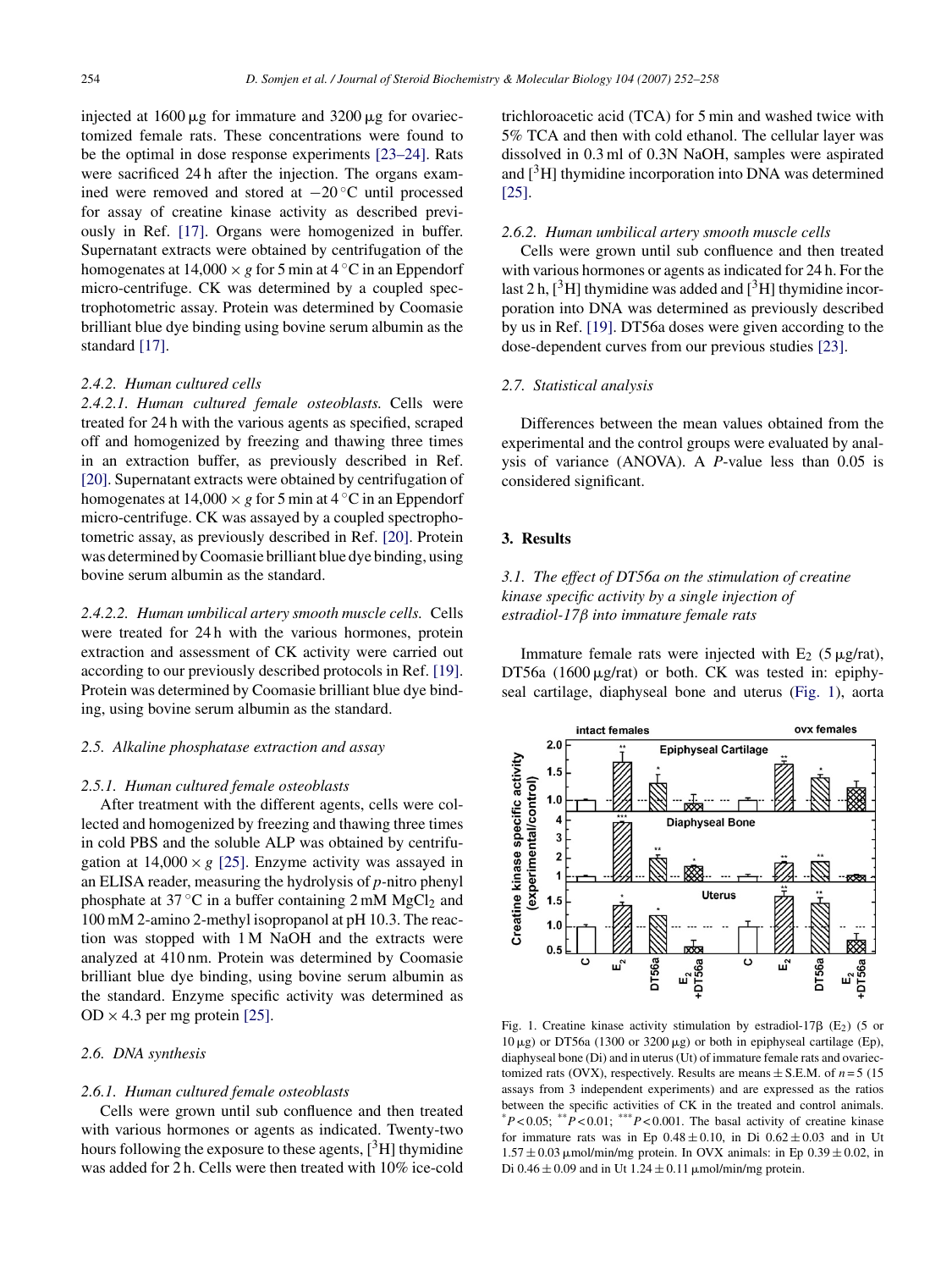

Fig. 2. Creatine kinase activity stimulation by estradiol-17 $\beta$  (E<sub>2</sub>) (5 or  $10 \,\mu$ g) or DT56a (1300 or 3200 $\mu$ g) in aorta (Ao) and in the left ventricle of the heart (Lv) of immature female rats and ovariectomized rats (OVX), respectively. Results are means  $\pm$  S.E.M. of *n* = 5 (15 assays from 3 independent experiments) and are expressed as the ratios between the specific activities of CK in the treated and control animals.  $^*P < 0.05$ ;  $^{**}P < 0.01$ ;  $*P < 0.001$ . The basal activity of creatine kinase for immature rats was in Ao  $0.53 \pm 0.04$  and in Lv  $1.92 \pm 0.25$   $\mu$ mol/min/mg protein. In OVX animals: in Ao  $0.49 \pm 0.03$  and in Lv  $1.66 \pm 0.15$  µmol/min/mg protein.

and the left ventricle of the heart (Fig. 2) or pituitary and thymus (Fig. 3). Significant stimulation of CK by DT56a and E2 was found in all organs tested i.e., in Ep DT56a increased CK by  $32 \pm 16\%$  and E<sub>2</sub> by  $68 \pm 18\%$ . In Di, DT56a increased CK by  $100 \pm 15\%$  and E<sub>2</sub> by  $292 \pm 8\%$ . In Ut, DT56a increased CK by  $24 \pm 2\%$  and E<sub>2</sub> by  $45 \pm 6\%$ . In



Fig. 3. Creatine kinase activity stimulation by estradiol-17 $\beta$  (E<sub>2</sub>) (5 or  $10 \mu$ g) or DT56a (1300 or 3200  $\mu$ g) in pituitary (Pi) and in thymus (Thy) of immature female rats and ovariectomized rats (OVX), respectively. Results are means  $\pm$  S.E.M. of  $n = 5$  (15 assays from 3 independent experiments) and are expressed as the ratios between the specific activities of CK in the treated and control animals.  $P < 0.05$ ;  $*$ *P* < 0.01. The basal activity of creatine kinase for immature rats was in Pi  $2.53 \pm 0.24$  and in Thy  $0.92 \pm 0.12$  µmol/min/mg protein. In OVX animals: in Pi 1.49  $\pm$  0.03 and in Pi  $0.76 \pm 0.15$   $\mu$ mol/min/mg protein.

Ao, DT56a increased CK by  $33 \pm 4\%$  and E<sub>2</sub> by  $141 \pm 19\%$ . In Lv, DT56a increased CK by  $40 \pm 4\%$  and E<sub>2</sub> by  $72 \pm 8\%$ . In Pi, DT56a increased CK by  $43 \pm 7\%$  and E<sub>2</sub> by  $90 \pm 10\%$ . In Thy, DT56a increased CK by  $56 \pm 4\%$  and E<sub>2</sub> by  $49 \pm 8\%$ ([Figs. 1–3\).](#page-2-0) CK stimulation by  $E_2$  alone was significantly reduced or completely inhibited when  $E_2$  was given together with DT56a i.e., in Ep by  $-16 ± 5\%$ , in Di by  $-54 ± 12\%$ , in Ut by  $-42 \pm 15\%$ , in Ao by  $22 \pm 7\%$ , in Lv by  $-7 \pm 7\%$ , in Pi by  $-16 \pm 13\%$  and in Thy by  $17 \pm 17\%$  ([Figs. 1–3\).](#page-2-0)

# *3.2. The effect of DT56a on the stimulation of creatine kinase specific activity by a single injection of estradiol-17*β *into ovariectomized female rats*

Ovariectomized female rats, weighing about 120 g, were injected with  $E_2$  (10  $\mu$ g/rat), DT56a (3200  $\mu$ g/rat) or both. CK was tested in; epiphyseal cartilage, diaphyseal bone and uterus [\(Fig. 1\),](#page-2-0) aorta and the left ventricle of the heart (Fig. 2) or pituitary and thymus (Fig. 3). Stimulation of CK by DT56a and  $E_2$  was found in all organs tested i.e., in Ep DT56a increased CK by  $42 \pm 5\%$  and E<sub>2</sub> by  $63 \pm 8\%$ . In Di, DT56a increased CK by  $85 \pm 4\%$  and E<sub>2</sub> by  $77 \pm 8\%$ . In Ut, DT56a increased CK by  $48 \pm 12\%$  and E<sub>2</sub> by  $64 \pm 18\%$ . In Ao, DT56a increased CK by  $152 \pm 4\%$  and E<sub>2</sub> by  $204 \pm 15\%$ . In Lv, DT56a increased CK by  $113 \pm 12\%$  and E<sub>2</sub> by  $70 \pm 8\%$ . In Pi, DT56a increased CK by  $52 \pm 9\%$  and E<sub>2</sub> by  $85 \pm 8\%$ . In Thy, DT56a increased CK by  $33 \pm 3\%$  and E<sub>2</sub> by  $42 \pm 5\%$ ([Figs. 1–3\).](#page-2-0) CK activity stimulation by  $E_2$  alone was significantly reduced or inhibited when  $E_2$  was given together with DT56a i.e., in Ep by 21  $\pm$  13%, in Di by  $-15 \pm 8\%$ , in Ut by  $-30 \pm 14\%$ , in Ao by  $-44 \pm 22\%$ , in Lv by  $-37 \pm 19\%$ , in Pi by  $-32 \pm 5\%$  and in Thy by  $-14 \pm 10\%$  [\(Figs. 1–3\).](#page-2-0)

# *3.3. The effect of DT56a or estradiol-17*β *or both on the modulation of creatine kinase specific activity, alkaline phosphatase specific activity and DNA synthesis in human female osteoblasts in culture*

Human cultured bone cells from pre- or post-menopausal women were incubated with  $E_2$  (30 nM), DT56a (200 ng/ml) or both, and CK was tested ([Fig. 4\).](#page-4-0) Stimulation of CK activity by DT56a and  $E_2$  was found in pre-menopausal cells, DT56a increased CK by  $81 \pm 9\%$  and E<sub>2</sub> by  $79 \pm 8\%$  and in post-menopausal cells, DT56a increased CK by  $66 \pm 10\%$ and  $E_2$  by  $44 \pm 8\%$  ([Fig. 4\).](#page-4-0) CK stimulation by  $E_2$  alone was significantly reduced or inhibited when  $E_2$  was given together with DT56a i.e., in pre-menopausal cells by  $29 \pm 5\%$ and in post-menopausal cells by  $4 \pm 11\%$  [\(Fig. 4\).](#page-4-0) Stimulation of alkaline (AP) phosphatase activity by DT56a and  $E_2$ was found in pre-menopausal cells, DT56a increased AP by  $87 \pm 9\%$  and E<sub>2</sub> by  $107 \pm 18\%$  and in post-menopausal cells, DT56a increased AP by  $156 \pm 22\%$  and E<sub>2</sub> by  $96 \pm 12\%$ ([Fig. 5\).](#page-4-0) AP activity stimulation by  $E_2$  alone was significantly reduced or inhibited when  $E_2$  was given together with DT56a i.e., in pre-menopausal by  $29 \pm 5\%$  and in post-menopausal hObs by  $-4 \pm 11\%$  ([Fig. 5\).](#page-4-0) Stimulation of DNA synthesis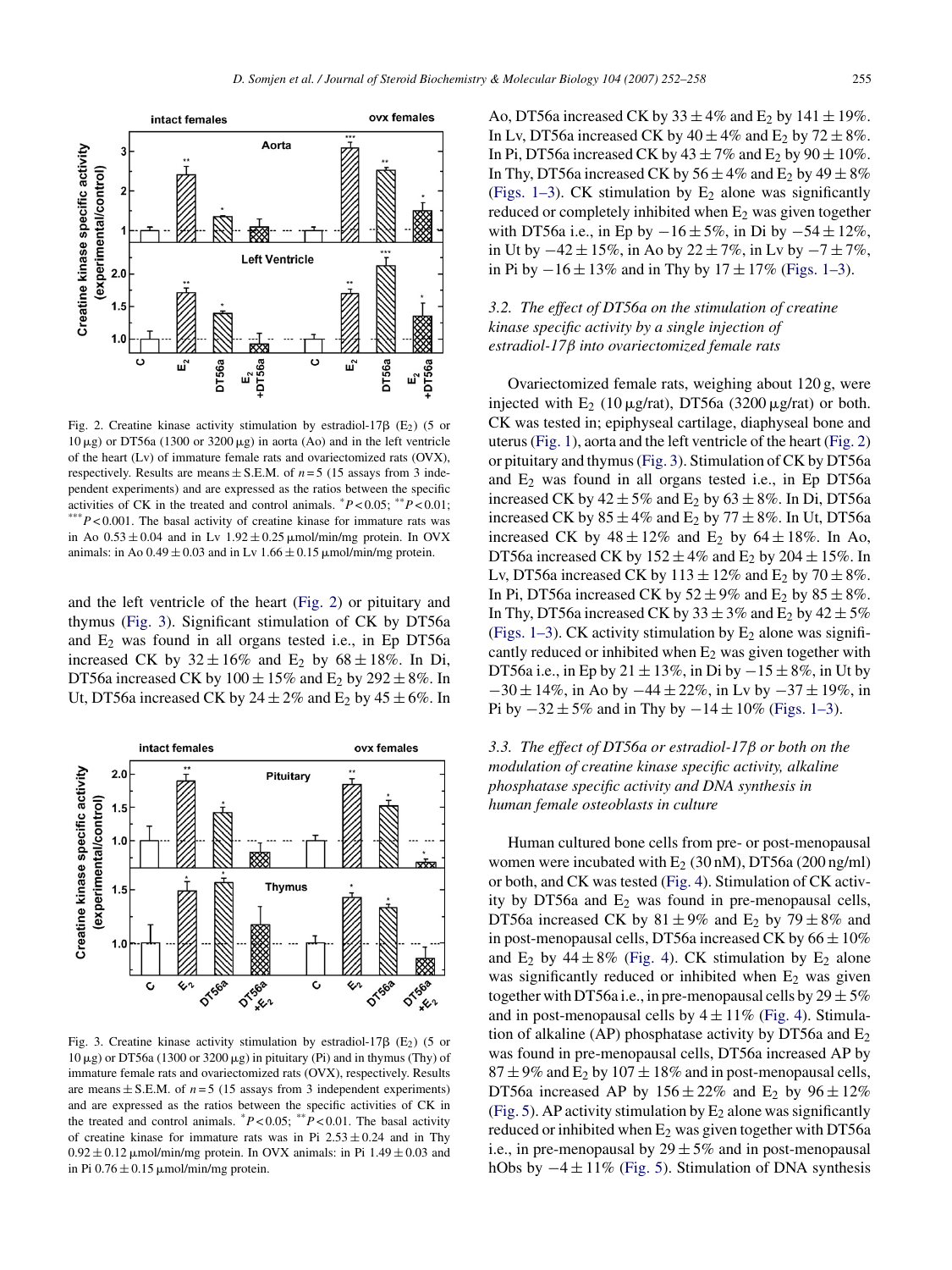<span id="page-4-0"></span>

Fig. 4. Creatine kinase activity stimulation by estradiol-17 $\beta$  (E<sub>2</sub>) (30 nM) or DT56a (200 ng/ml) in human cultured bone cells from pre- or postmenopausal women. Results are means  $\pm$  S.E.M. of  $n = 5$  (15 assays from 3) independent experiments) and are expressed as the ratios between the specific activities of CK in the treated and control cells. \**P* < 0.05; \*\**P* < 0.01. The basal activity of creatine kinase was in pre-menopausal cells  $0.033 \pm 0.004$ and in post-menopausal cells  $0.025 \pm 0.003$   $\mu$ mol/min/mg protein.

by DT56a and  $E_2$  was found in pre-menopausal cells, DT56a increased DNA by  $52 \pm 10\%$  and E<sub>2</sub> by  $134 \pm 18\%$  and in post-menopausal cells, DT56a increased DNA by  $76 \pm 11\%$ and  $E_2$  by  $140 \pm 15\%$  (Fig. 6). DNA synthesis stimulation by  $E_2$  alone was significantly reduced or inhibited when E2 was given together with DT56a i.e., in pre-menopausal cells by  $-3 \pm 17\%$  and in post-menopausal cells by  $5 \pm 11\%$ (Fig. 6).



Fig. 5. Alkaline phosphatase activity stimulation stimulation by estradiol- $17\beta$  (E<sub>2</sub>) (30 nM) or DT56a (200 ng/ml) in human cultured bone cells from pre- or post-menopausal women. Results are means  $\pm$  S.E.M. of  $n=5$  (15 assays from 3 independent experiments) and are expressed as the ratios between the specific activities of AP in the treated and control cells.  ${}^*P < 0.05$ ;  ${}^{**}P < 0.01$ ;  ${}^{**}P < 0.001$ . The basal activity of alkaline phosphatase was in pre-menopausal cells  $0.20 \pm 0.05$  U/mg and in postmenopausal cells  $0.26 \pm 0.04$  U/mg protein.



Fig. 6.  $[^{3}H]$  thymidine incorporation into DNA stimulation by estradiol-17 $\beta$  $(E_2)$  (30 nM) or DT56a (200 ng/ml) in human cultured bone cells from preor post-menopausal women. Results are means  $\pm$  S.E.M. of  $n = 5$  (15 assays from 3 independent experiments) and are expressed as the ratios between the incorporation in the treated and control cells.  $P < 0.05$ ;  $P < 0.01$ . The basal <sup>3</sup>H thymidine incorporation:  $2550 \pm 100$  dpm/well was in pre-menopausal, and in post-menopausal cells  $1850 \pm 75$  dpm/well.

*3.4. The effect of DT56a or estradiol-17*β *or both on the stimulation of creatine kinase specific activity and the inhibition DNA synthesis in human vascular smooth muscle cells in culture*

Human VSMC were incubated with either  $E_2$  (30 nM) or DT56a (200 ng/ml) or both, CK was assayed in those cells (Fig. 7), and stimulation of CK by DT56a and  $E_2$  was found. CK was increased by DT56a by  $78 \pm 15\%$  and by E<sub>2</sub> by



Fig. 7. Inhibition of  $\left[\begin{array}{c}3\\1\end{array}\right]$  thy midine incorporation into DNA and stimulation of creatine kinase activity (CK), by estradiol-17 $\beta$  (E<sub>2</sub>) (30 nM) or DT56a (200 ng/ml) in human cultured vascular smooth muscle cells. Results are means  $\pm$  S.E.M. of  $n = 5$  (15 assays from 3 independent experiments) and are expressed as the ratios between the specific activities of  $CK$  or  $3H$  thymidine incorporation in the treated and control cells.  $P < 0.05$ ;  $*$  $P < 0.01$ . The basal <sup>3</sup>H thymidine incorporation was  $1275 \pm 50$  dpm/well was and in postmenopausal cells  $1850 \pm 75$  dpm/well, the basal activity of creatine kinase was  $0.016 \pm 0.002$  umol/min/mg protein.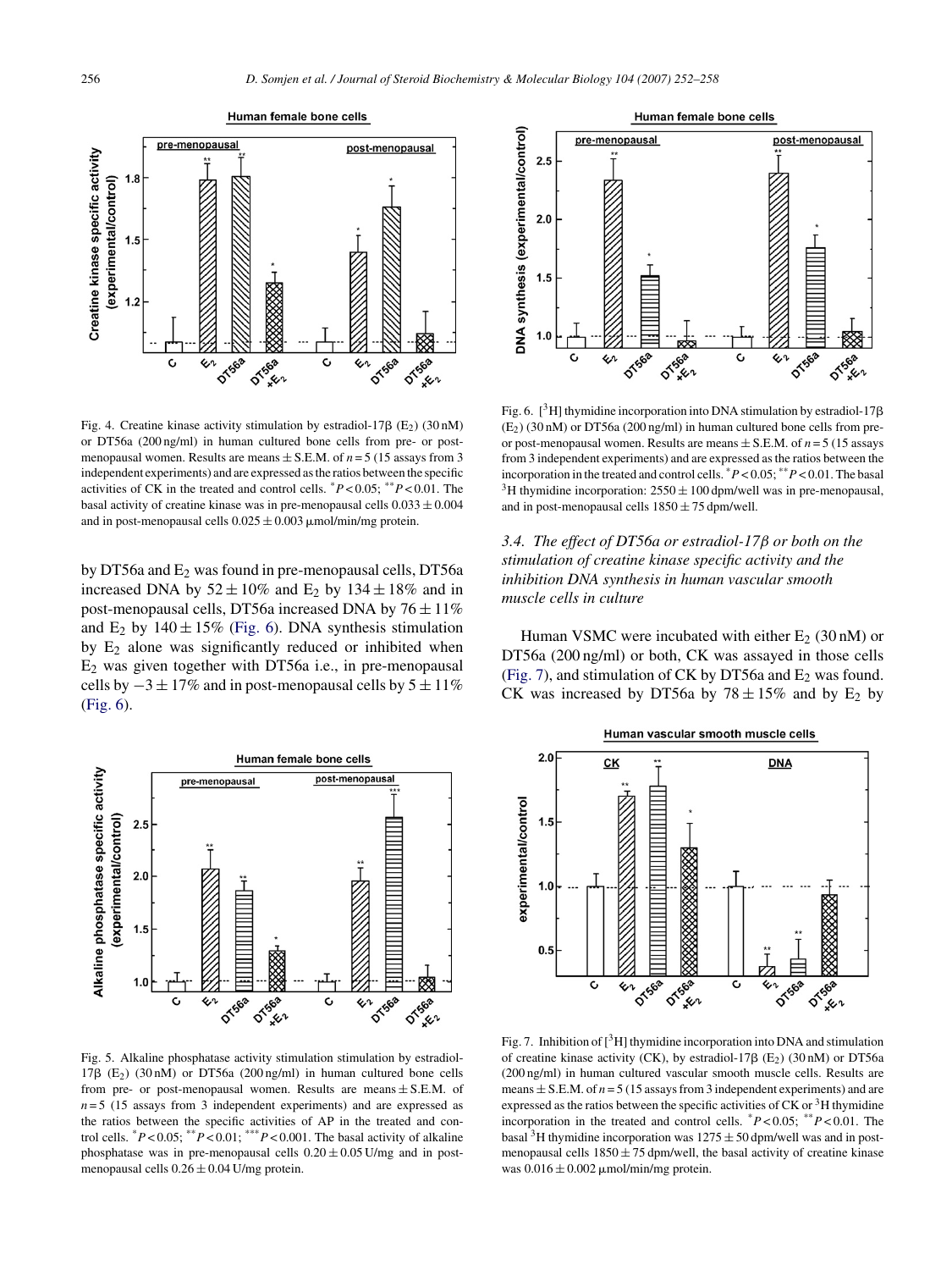<span id="page-5-0"></span> $70 \pm 4\%$  ([Fig. 7\).](#page-4-0) CK stimulation by E<sub>2</sub> alone was significantly reduced or inhibited when  $E_2$  was given together with DT56a by  $30 \pm 19\%$  ([Fig. 7\).](#page-4-0) DNA synthesis in VSMC, was significantly inhibited by either DT56a or  $E_2$ ; DT56a inhibited DNA by  $56 \pm 15\%$  and E<sub>2</sub> by  $62 \pm 10\%$  [\(Fig. 7\).](#page-4-0) DNA synthesis inhibition by  $E_2$  was abolished when  $E_2$  was given together with DT56a by  $-6 \pm 11\%$  [\(Fig. 7\).](#page-4-0)

## **4. Discussion**

In the present study, we showed that CK specific activity induced by  $E_2$ , was completely or partially inhibited when DT56a was administered at supra physiological doses together with  $E_2$ . The same pattern of CK stimulation by the compounds alone and inhibition when given together, was also seen in human cultured osteoblasts from women at different ages and in cultured human vascular smooth muscle cells. In addition, this phenomenon was not restricted to the induction of CK activity, but was shown also in the stimulation of alkaline phosphatase activity and DNA synthesis in osteoblasts, as well as the inhibition of DNA synthesis in VSMC.

The phenomenon of mutual annihilation of activity between  $E_2$  and selective estrogen receptor modulators were previously described. SERMs can be full agonists when provided alone, but complete antagonists at supra physiological doses in the presence of estrogen [\[28,29\].](#page-6-0) When a SERM like tamoxifen, tamoxifen methiodide or raloxifene was given together with  $E_2$  to pre pubertal immature female rats, the effect of those compounds on the induction of CK specific activity in diaphysis, epiphysis and the uterus was antagonized [\[28\].](#page-6-0) In the present study, we found that DT56a although active by itself in the different organs, antagonized  $E_2$  activity when applied together, similar to the other SERMs. The results obtained by these studies suggest that DT56a can be classified as a SERM. The question whether this phenomenon is caused by desensitization of estrogen receptor(s) or their rearrangement or by changes in co-activators and/or co-repressors or by other undiscovered mechanisms, remains unsolved and is the subject of future investigations in these and other experimental systems. In preliminary experiments (data not shown) we found that DT56a modulates mRNA expression of  $ER\alpha$  and  $ER\beta$  in different patterns. In human osteoblasts  $ER\alpha$  was not changed and ER $\beta$  was increased. If we speculate that in these cells  $E_2$ is stimulating via  $ER\alpha$  and DT56a via  $ER\beta$  it might explain our results. On the other hand, in VSMC both  $ER\alpha$  and  $ER\beta$ are increased to different extents. The change in ERs ratios might explain our results. But it has still to be further analysed in order to understand the mechanism of the findings.

## **Acknowledgments**

We are grateful to Dr. F. Kohen for fruitful discussions and help in conducting this research.

This study was supported by Se-cure Pharmaceuticals, Dalton, Israel.

#### **References**

- [1] R. Lindsay, J.C. Gallagher, M. Kleerekoper, J.H. Pickar, Effect of lower doses of conjugated equine estrogens with and without medroxyprogesterone acetate on bone in early postmenopausal women, J. Am. Med. Assoc. 287 (2002) 2668–2676.
- [2] L. Speroff, J. Rowan, J. Symons, H. Genant, W. Wilborn, The comparative effect on bone density, endometrium, and lipids of continuous hormones as replacement therapy (CHART study). A randomized controlled trial, J. Am. Med. Assoc. 276 (1996) 1397–1403.
- [3] G.G. Kuiper, J.G. Lemmen, B. Carlsson, J.C. Corton, S.H. Safe, B. van der Saag, P.T. van der Burg, J.A. Gustafsson, Interaction of estrogenic chemicals and phytoestrogens with estrogen receptor beta, Endocrinology 139 (1998) 4252–4263.
- [4] E. Enmark, J.A. Gustafsson, Oestrogen receptors—an overview, J. Intern. Med. 246 (1999) 133–138.
- [5] F.C. Eng, A. Barsalou, N. Akutsu, N. Mercier, C. Zechel, S. Mader, J.H. White, Differential classes of co activators recognize distinct but overlapping binding sites on the estrogen receptor ligand binding domain, J. Biol. Chem. 273 (1998) 28371–28377.
- [6] C.L. Smith, Z. Nawaz, B.W. O'Malley, Coactivator and corepressor regulation of the agonist/antagonist activity of the mixed antiestrogen 4-hydroxy tamoxifen, Mol. Endocrinol. 11 (1997) 657–666.
- [7] Writing Group for the Women's Health Initiative Investigators (WHI), Risks and benefits of estrogen plus progestin in healthy postmenopausal women: principal results from the Women's Health Initiative randomized controlled trial, J. Am. Med. Assoc. 288 (2002) 321–333.
- [8] D.B. Muchmore, Raloxifene: a selective estrogen receptor modulator (SERM) with multiple target system effects, Oncologist 5 (2000) 388–392.
- [9] E. Barrett-Connor, D. Grady, A. Sashegyi, P.W. Anderson, Raloxifene and cardiovascular events in osteoporotic postmenopausal women: four-year results from the MORE (Multiple Outcomes of Raloxifene Evaluation) randomized trial, J. Am. Med. Assoc. 287 (2002) 847– 857.
- [10] C.E. Kearney, D.W. Purdie, Selective estrogen receptor modulators, Climacteric 1 (1998) 143–147.
- [11] C. Gajdos, V.C. Jordan, Selective estrogen receptor modulators as a new therapeutic drug group: concept to reality in a decade, Clin. Breast Cancer 2 (2002) 272–281.
- [12] B. Breuer, S. Wallenstein, R. Anderson, Effects of tamoxifen on bone fractures in older nursing home residents, J. Am. Geriatr. Soc. 46 (1998) 968–972.
- [13] D.P. McDonnell, C.E. Connor, A. Wijayaratne, C.Y. Chang, J.D. Norris, Definition of the molecular and cellular mechanisms underlying the tissue-selective agonist/antagonist activities of selective estrogen receptor modulators, Recent Prog. Horm. Res. 57 (2002) 295–316.
- [14] S.L. Silfen, A.V. Ciaccia, H.U. Bryant, Selective estrogen receptor modulators: tissue selectivity and differential uterine effects, Climateric 2 (1999) 268–283.
- [15] D. Somjen, A. Waisman, A.M. Kaye, Tissue selective action of tamoxifen methiodide, raloxifene and tamoxifen on creatine kinase B activity *in vitro* and *in vivo*, J. Steroid Biochem. Mol. Biol. 59 (1996) 389–396.
- [16] S.D. Malnick, A. Shaer, H. Soreq, A.M. Kaye, Estrogen-induced creatine kinase in the reproductive system of the immature female rat, Endocrinology 113 (1983) 1907–1919.
- [17] D. Somjen, Y. Weisman, A. Harell, E. Berger, A.M. Kaye, Direct and sex-specific stimulation by sex steroids of creatine kinase activity and DNA synthesis in rat bone, Proc. Natl. Acad. Sci. U.S.A. 86 (1989) 3361–3365.
- [18] D. Somjen, A. Waissman, Y. Weisman, A.M. Kaye, Nonhypercalcemic analogs of vitamin D stimulate creatine kinase B activity in osteoblast-